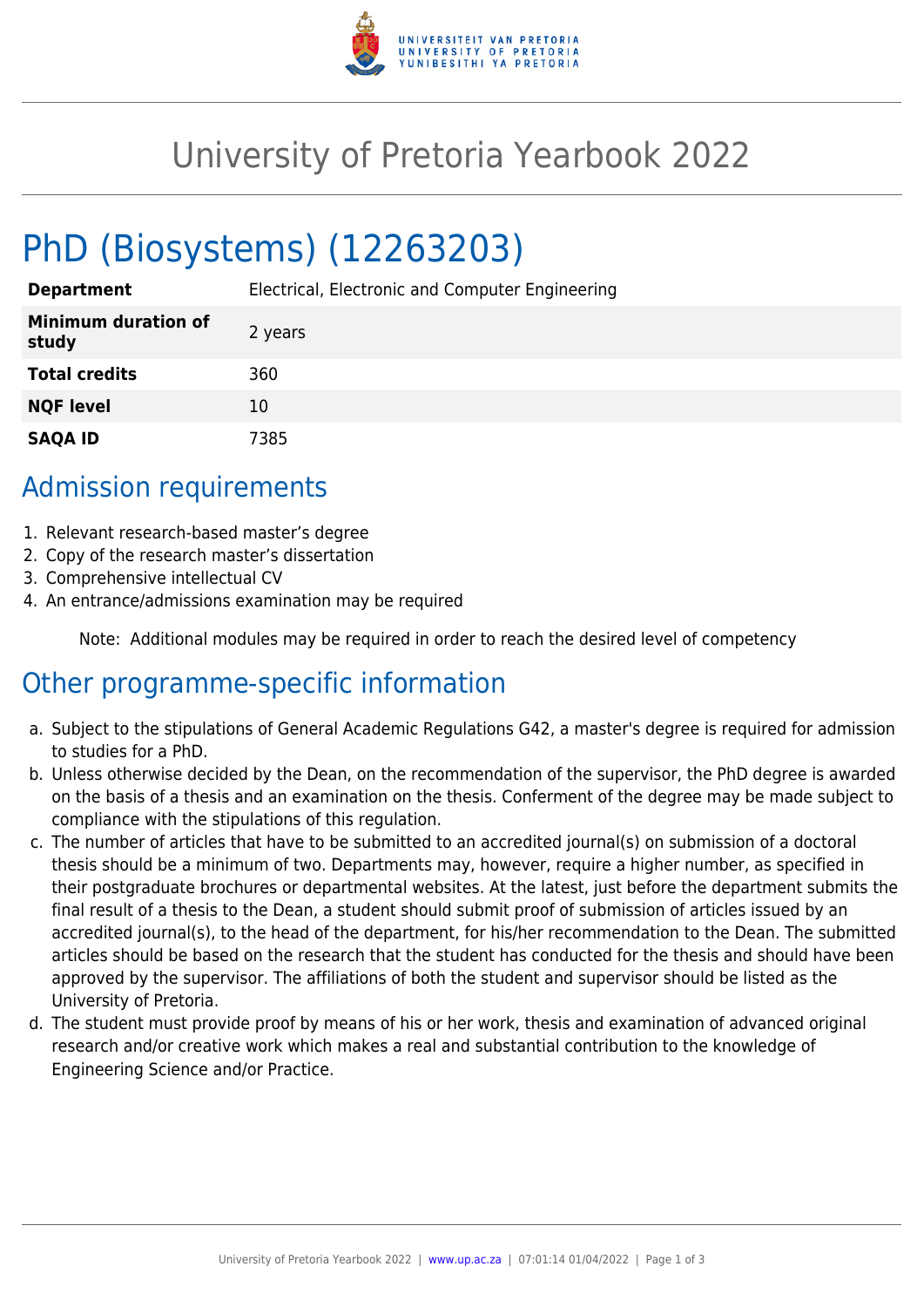

## Curriculum: Year 1

**Minimum credits: 360**

#### **Core modules**

#### **Thesis: Biosystems 990 (EIC 990)**

| <b>Module credits</b>         | 360.00                                          |
|-------------------------------|-------------------------------------------------|
| <b>NQF Level</b>              | 10                                              |
| <b>Prerequisites</b>          | No prerequisites.                               |
| <b>Language of tuition</b>    | Module is presented in English                  |
| <b>Department</b>             | Electrical, Electronic and Computer Engineering |
| <b>Period of presentation</b> | Year                                            |